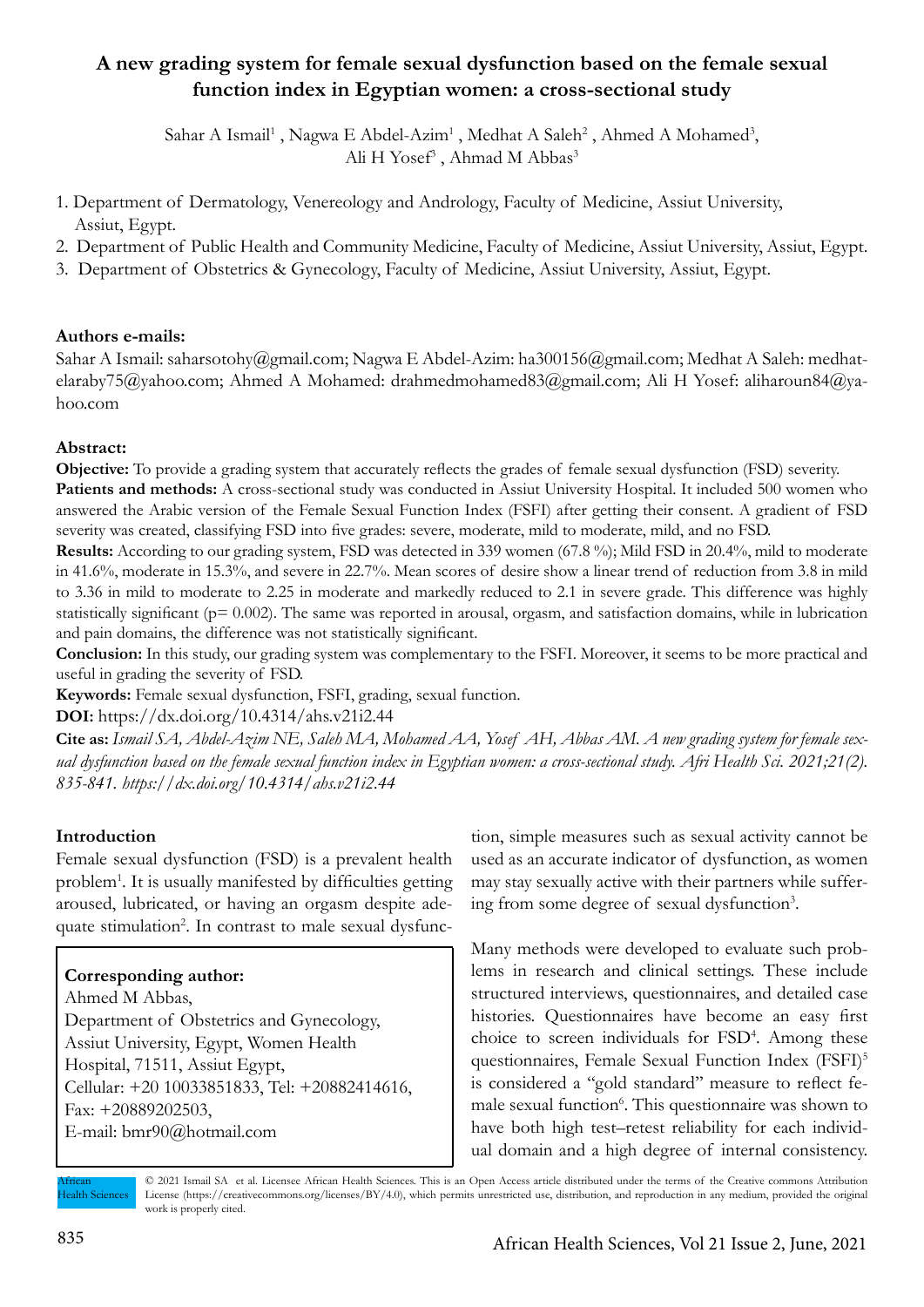However, it classifies women into two categories only: normal and abnormal, with a cut-off score of 26.557. An Arabic version of FSFI was later validated by Anis et al.<sup>8</sup>, who calculated a total score of 28.1 as the cut-off score that defines sexual dysfunction in the Egyptian population.

The wide range of total FSFI scores denoting FSD (2- 28.1), in addition to the high prevalence of FSD worldwide, highlighted the need for a grading system that can classify women with FSD into several severity levels. Moreover, the variability of FSD therapeutic options, the serious side effects of some of those therapies, and the lack of treatment guidelines for FSD are essential reasons for considering the need for a grading system.

### **Patients and methods**

This study aimed to provide a grading system for the FSFI that accurately reflects grades of FSD severity and to present data supporting its use as a diagnostically valid instrument in clinical settings worldwide.

A cross-sectional hospital-based study was conducted at the outpatient clinics of Dermatology, Venereology, and Andrology department, Assiut University Hospital from June 2016 to August 2017 after obtaining informed consent from all women who agreed to participate in the study and approving the proposal from the local ethical institutional review board. The target women were healthy, sexually active married Egyptian women aged 18 to 55 years who had visited the hospital for a routine check-up or mild dermatological illnesses.

It also included women who had accompanied other patients. We excluded women with severe or chronic medical diseases, psychiatric illness, pregnancy, and lactation, and were not sexually active in the last six months.

We calculated the sample size according to the equation for the sample size of descriptive study design<sup>9</sup>; that is:  $N = \{Z2(1-P)P\}/D2$  where: N: minimum sample size required, Z: standard normal variance=1.96 at 95% confidence interval, D: Absolute standard error that can be tolerated  $=0.05$  and P: prevalence=  $50\%$ (based on previous studies in Egypt, Saudi Arabia, and Turkey)10-12. A sample size of at least 385 women was required to achieve the aim of the study. A total of 500 women were targeted to increase the statistical reliability of the study.

Women were interviewed in a private room with their names and addresses not recorded to ensure confidentiality. They were asked to fill out the Arabic version of the FSFI. This 19-item standardized questionnaire covers six domains: desire, arousal, lubrication, orgasm, satisfaction, and pain. It evaluates sexual function during the last month<sup>8</sup>. For each domain, a score was calculated, and the total score was obtained by adding the six domain scores. The total score range was 2 to 36. We developed a new grading system for determining the severity of FSD among the studied sample and named it (Sahar's grading system); this system tries to classify the total score obtained by FSDI into several grades, which can reflect its severity as shown in table (1).

| Domain              | <b>Ouestions</b> | <b>Score</b><br>range | factor | Domain score<br>(Response option x domain factor) |                |      |      |      |    |
|---------------------|------------------|-----------------------|--------|---------------------------------------------------|----------------|------|------|------|----|
|                     |                  |                       |        | $\mathbf{0}$                                      |                | 2    | 3    | 4    | 5  |
|                     |                  |                       |        | 1                                                 |                |      |      |      |    |
| <b>Desire</b>       | 1,2              | $1-5$                 | 0.6    | 1.2                                               | 1.2            | 2.4  | 3.6  | 4.8  | 6  |
| <b>Arousal</b>      | 3,4,5,6          | $0 - 5$               | 0.3    | $\theta$                                          | 1.2            | 2.4  | 3.6  | 4.8  | 6  |
| Lubrication         | 7,8,9,10         | $0 - 5$               | 0.3    | $\theta$                                          | $\overline{2}$ | 2.4  | 3.6  | 4.8  | 6  |
| Orgasm              | 11,12,13         | $0 - 5$               | 0.4    | $\Omega$                                          | .2             | 2.4  | 3.6  | 4.8  | 6  |
| <b>Satisfaction</b> | 14, 15, 16       | 0 or $(1)$ -5         | 0.4    | 0.8                                               |                | 2.4  | 3.6  | 4.8  | 6  |
| Pain                | 17,18,19         | $0-5$                 | 0.4    | $\theta$                                          | 1.2            | 2.4  | 3.6  | 4.8  | 6  |
| <b>Total</b>        |                  |                       |        | $\mathfrak{D}$                                    |                | 14.4 | 21.6 | 28.8 | 36 |

 **Table 1:** Female Sexual Function Index domain scores and full scale score

Our grading system depends on the answers to each question of FSFI. As each question has an ascending response score from  $0/1$  to 5, where 1 represents the lowest response score reflecting severe affection, and 5 represents the highest response score reflecting no affection. We concluded that the sum of the scores of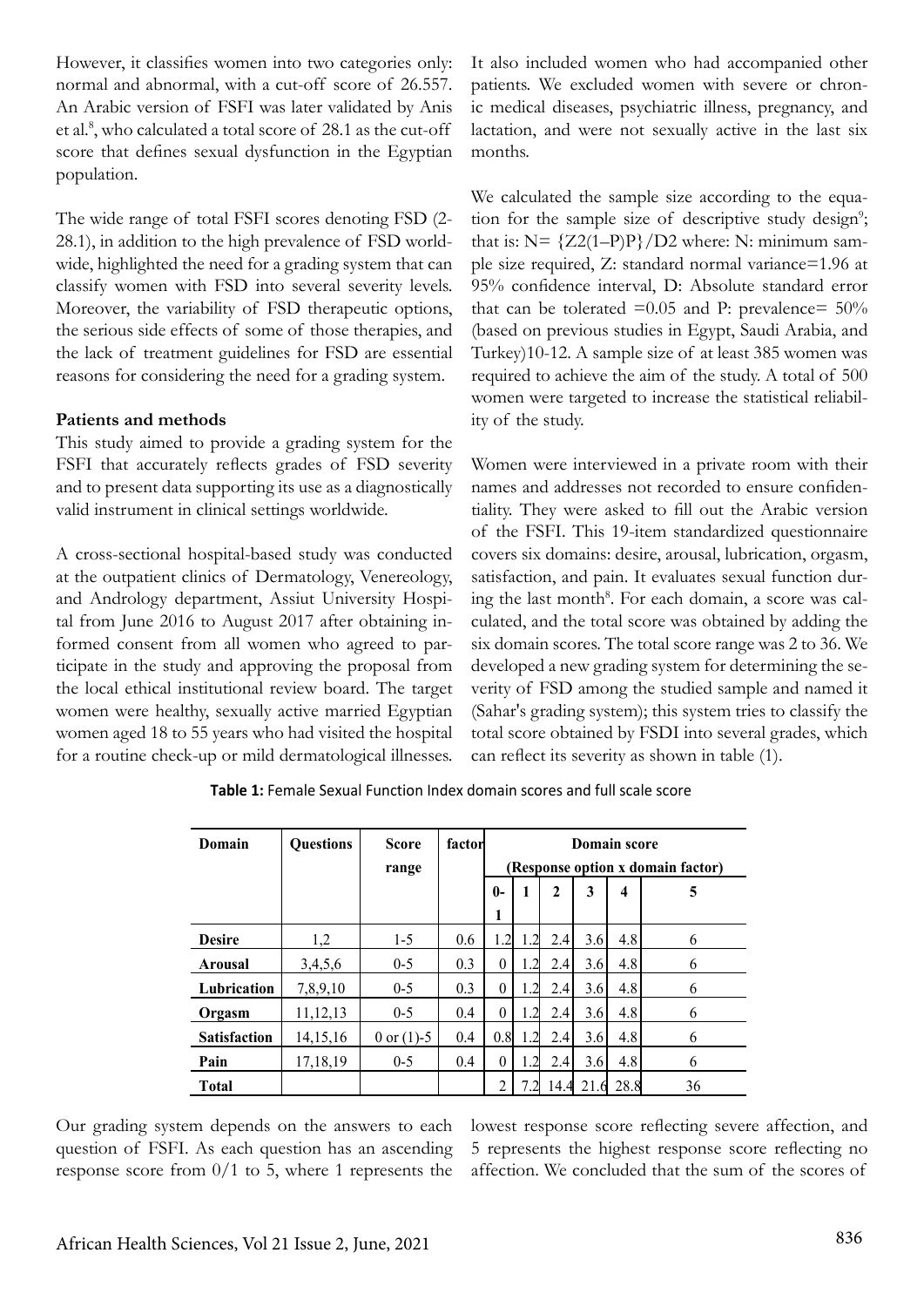all "1" answers would give the patient a total score reflecting severe FSD, and that of all "2" answers will give the patient a total score reflecting moderate FSD and so forth. FSD severity was then classified into the following five categories based on FSFI total scores; severe (2- 7.2), moderate (7.3-14.4), mild to moderate (14.5-21.6), mild (21.7- 28.1''cutoff value''), and no FSD (28.2 -36).

### **Statistical analysis**

All data were analyzed using SPSS software (Chicago, IL, USA) version 22. The results were expressed as mean±SD for quantitative data or frequencies (percentage) for qualitative data. We tested the different scores for normality by Shapiro–Wilks test for statistical analysis, and they were normally distributed. Chi-square test was used for comparison of qualitative data, while ANOVA test was used in the comparison of means in quantitative data. P values less than 0.05 were considered statistically significant.

#### **Results**

A total of 583 healthy sexually active married females were approached, of whom 500 (85.8%) accepted to participate in the study. Their sociodemographic characteristics are shown in table (2). The age of the participants ranged from  $17 - 55$  years, with a mean  $\pm$  SD of 32.94  $\pm$  9.76 years. Most of them were in the age groups 30 to  $\leq$  40 years and 20 to  $\leq$  30 years (32.0%) and 30.0 %, respectively). Regarding the level of education, 40.8% had a college education, (26.2%) had secondary education, and 14.0% were illiterate. Most of the participants were living in urban areas (57.4%), not working (59.2%), and circumcised (59.0%).

**Table 2:** Socio demographic characteristics of the study participants

| Variable                      | $\text{Cases} = 500 \text{ No.} (%)$ |
|-------------------------------|--------------------------------------|
| Age (in years):               |                                      |
| <20                           | 48 (9.6)                             |
| $20 - 30$                     | 150(30.0)                            |
| $30 - 40$                     | 160(32.0)                            |
| $40 - 50$                     | 118 (23.6)                           |
| $\geq 50$                     | 24(4.8)                              |
| Education:                    |                                      |
| Illiterate:                   | 70(14.0)                             |
| Primary:                      | 95(19.0)                             |
| Secondary:                    | 131 (26.2)                           |
| University:                   | 204 (40.8)                           |
| Work status:                  |                                      |
| Unemployed (House wife):      | 296 (59.2)                           |
| Employed:                     | 204 (40.8)                           |
| Residence:                    |                                      |
| Rural:                        | 213 (42.6)                           |
| Urban:                        | 287 (57.4)                           |
| Age at marriage (years):      |                                      |
| <20                           | 129 (25.8)                           |
| $20 - 25$                     | 218 (43.6)                           |
| >25                           | 153 (30.6)                           |
| Duration of marriage (years): |                                      |
| $<$ 5                         | 151 (30.2)                           |
| $5 - 10$                      | 113 (22.6)                           |
| $10 - 15$                     | 87(17.4)                             |
| >15                           | 149(29.8)                            |
| Female genital mutilation:    |                                      |
| Yes                           | 345 (69.0)                           |
| N <sub>0</sub>                | 155(31.0)                            |

Based on the total sexual function score, 339 women (67.8 %) had sexual dysfunction (Table 3). The mean FSFI score for women with sexual dysfunction was  $16.73 \pm 7.50$  compared to  $31.31 \pm 1.43$  for women without sexual dysfunction, and this difference was statistically significant ( $P \le 0.001$ ). Comparison of the individual domain scores revealed that women with sexual dysfunction had significantly lower scores for all domains compared with women without sexual dysfunction, with the lowest scores noted in the desire domain followed by orgasm and arousal domains (figure 1).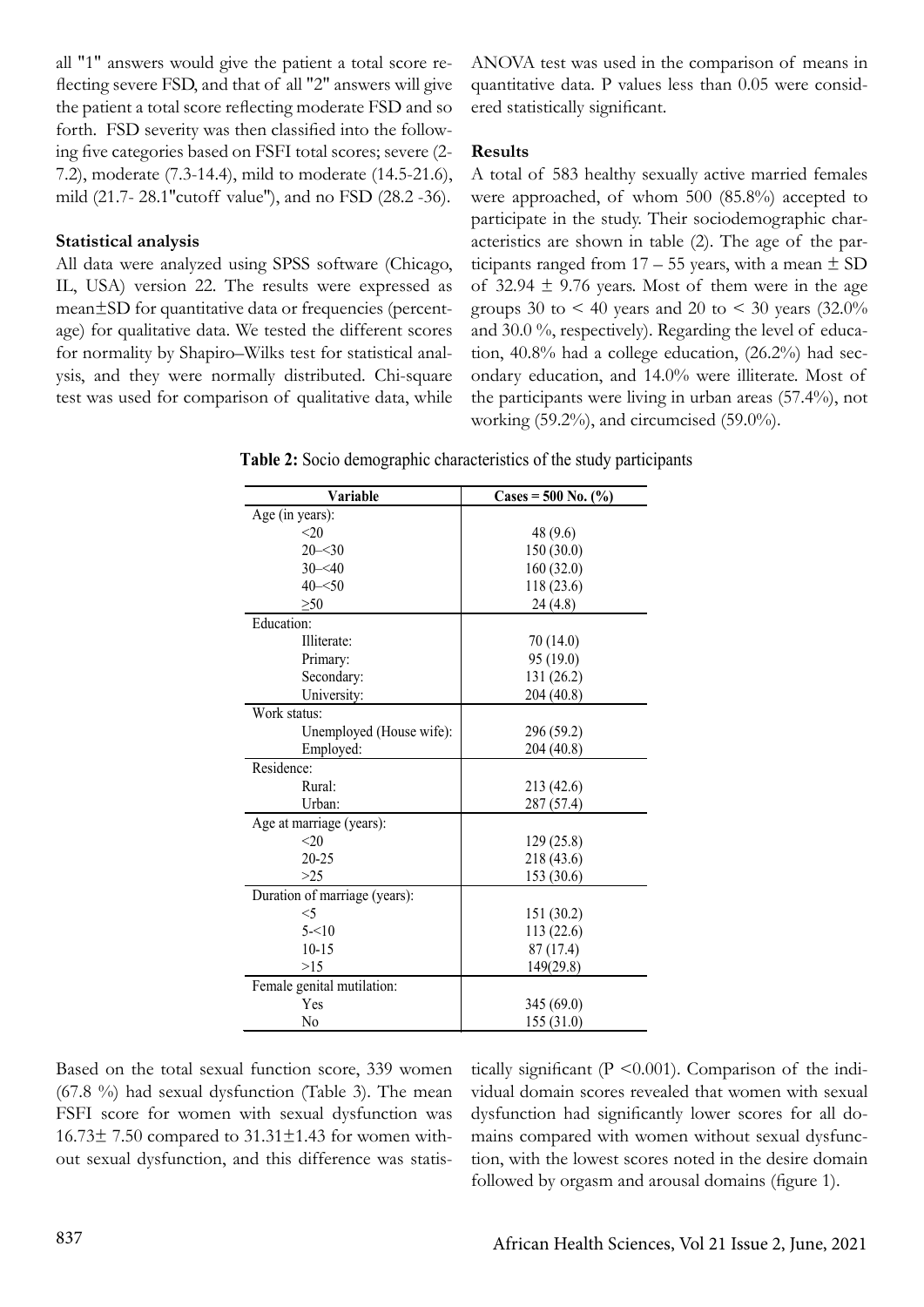| <b>Table 3:</b> Mean domains distribution in women with and without sexual dysfunction |  |  |  |  |  |  |  |
|----------------------------------------------------------------------------------------|--|--|--|--|--|--|--|
|----------------------------------------------------------------------------------------|--|--|--|--|--|--|--|

| <b>Domains</b>      | <b>Normal</b> |               | Abnormal |               | Score            | P-value  |  |
|---------------------|---------------|---------------|----------|---------------|------------------|----------|--|
|                     | No.           | $\frac{0}{0}$ | No.      | $\frac{0}{0}$ | Mean $\pm$ SD    |          |  |
| <b>Desire</b>       | 161           | 32.2          | 339      | 67.8          | $3.62 \pm 1.40$  | $0.004*$ |  |
| Arousal             | 168           | 33.6          | 332      | 66.4          | $3.41 \pm 1.97$  | $0.008*$ |  |
| Lubrication         | 152           | 30.4          | 348      | 69.6          | $3.74 \pm 2.00$  | $0.024*$ |  |
| Orgasm              | 132           | 26.4          | 368      | 73.6          | $3.45 \pm 1.91$  | $0.002*$ |  |
| <b>Satisfaction</b> | 155           | 31.0          | 345      | 69.0          | $4.01 \pm 1.56$  | $0.012*$ |  |
| Pain                | 52            | 10.4          | 448      | 89.6          | $3.18 \pm 1.80$  | $0.032*$ |  |
| <b>Total</b>        | 161           | 32.2          | 339      | 67.8          | $21.42 \pm 9.24$ | $0.001*$ |  |

\* Statistical significant difference



\* $(P < 0.05)$  \*\*  $(P < 0.001)$ 

**Figure 1:** Mean score for each FSFI domain in women with and without sexual dysfunction**.**

Table (4) shows the distribution of degree of severity of our grading system for FSD that was discussed in the methodology and revealed that; 69 women (20.4%) of the total sample were classified mild FSD, about two-fifths of the women (41.6%) were classified to have mild to moderate FSD, 15.3% of the women have moderate dysfunction, while 22.7 classified to have severe dysfunction.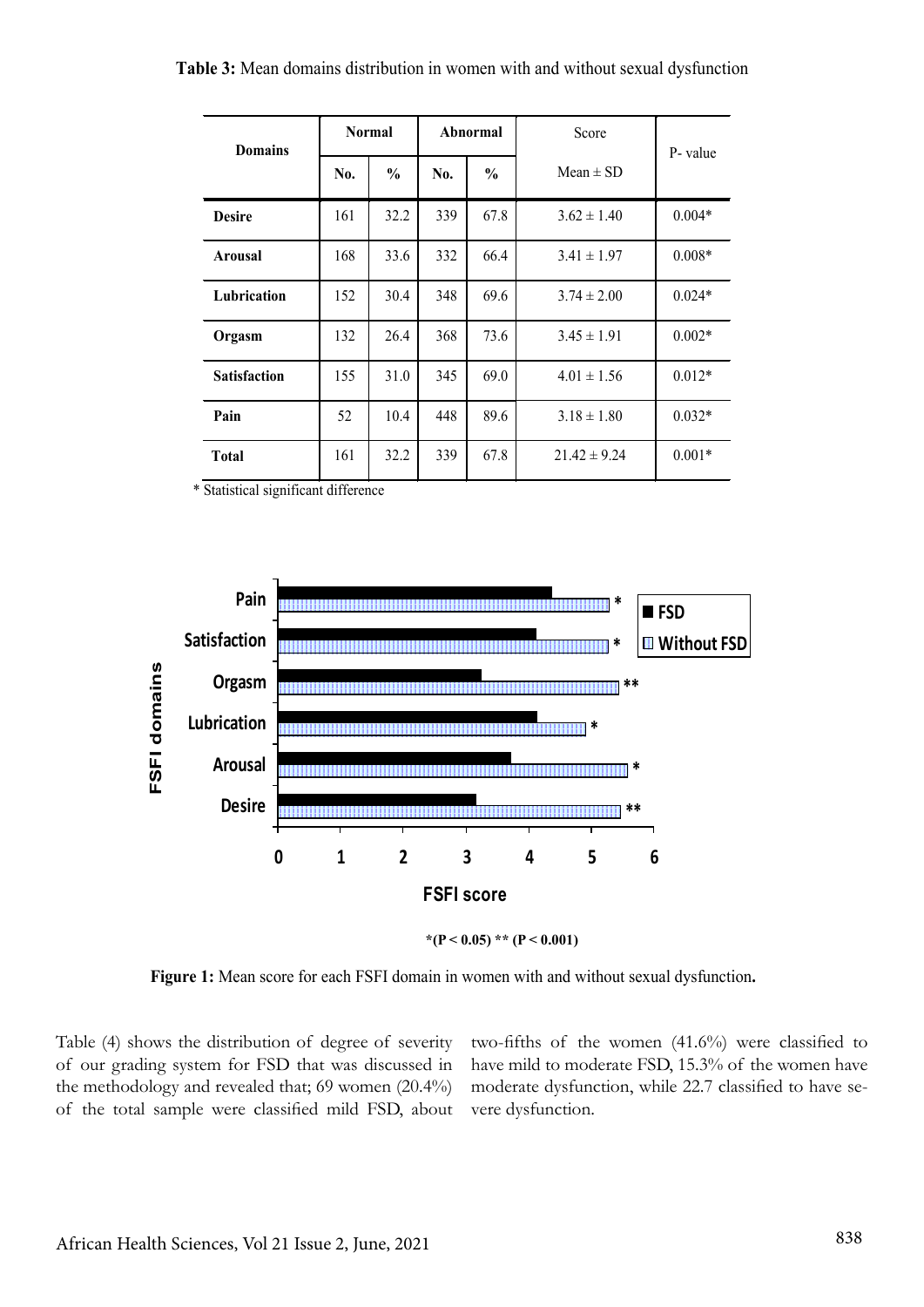| <b>FSD</b> grades    | $No. = 339$ | $\frac{0}{0}$ |
|----------------------|-------------|---------------|
| Mild FSD             | 69          | 20.4          |
| Mild to moderate FSD | 141         | 41.6          |
| <b>Moderate FSD</b>  | 52          | 15.3          |
| <b>Severe FSD</b>    | 77          | 22.7          |
| <b>Total</b>         | 339         | 100.0         |

 **Table 4:** Distribution of grads of FSD according to Sahar's grading score

Table (5) demonstrates the relation between the degree of severity of FSD according to our grading system and mean score of the six domains of sexual function, and reveals a statistically significant difference in mean scores of 4 out of the six the domains (desire, arousal, orgasm, and satisfaction) while no statistically significant difference was observed in pain and lubrication.

The mean score of desire shows a linear trend of decrease from 3.8 in mild to 3.36 in mild to moderate to 2.25 in moderate and markedly reduced to 2.1 in severe grade, and this difference was highly statistically significant (0.002). The same findings were reported in arousal, orgasm, and satisfaction domains, while in lubrication and pain domains, the difference was not statistically significant.

| <b>Table 5:</b> Degree of severity of our score and its relation with each domain in the |
|------------------------------------------------------------------------------------------|
| study participants                                                                       |

|                     | <b>Sahar's classification of FSD</b> |                                            |                                   |                                        |                                            |                |  |  |
|---------------------|--------------------------------------|--------------------------------------------|-----------------------------------|----------------------------------------|--------------------------------------------|----------------|--|--|
| <b>Domains</b>      | Mild<br>(69)<br>Mean $\pm$ SD        | Mild to moderate<br>(141)<br>Mean $\pm$ SD | Moderate<br>(52)<br>Mean $\pm$ SD | <b>Severe</b><br>(77)<br>Mean $\pm$ SD | <b>Total FSD</b><br>(339)<br>Mean $\pm$ SD | <b>P-value</b> |  |  |
| <b>Desire</b>       | $3.80 \pm 0.65$                      | $3.36 \pm 0.91$                            | $2.25 \pm 1.04$                   | $2.1 \pm 1.19$                         | $3.01 \pm 1.51$                            | $0.002*$       |  |  |
| <b>Arousal</b>      | $4.07 \pm 0.48$                      | $2.91 \pm 0.49$                            | $1.90 \pm 0.50$                   | $0.16 \pm 0.56$                        | $2.36 \pm 1.49$                            | $0.001*$       |  |  |
| Lubrication         | $4.09 \pm 0.68$                      | $3.51 \pm 0.68$                            | $2.53 \pm 0.68$                   | $0.00 \pm 0.00$                        | $2.74 \pm 1.67$                            | 0.07           |  |  |
| Orgasm              | $4.23 \pm 0.87$                      | $3.15 \pm 0.80$                            | $2.30 \pm 0.62$                   | $0.08 \pm 0.23$                        | $2.54 \pm 1.62$                            | $0.003*$       |  |  |
| <b>Satisfaction</b> | $4.78 \pm 0.85$                      | $3.20 \pm 0.95$                            | $2.76 \pm 0.12$                   | $2.27 \pm 0.96$                        | $3.25 \pm 1.28$                            | $0.009*$       |  |  |
| Pain                | $4.07 \pm 0.82$                      | $3.91 \pm 1.02$                            | $2.32 \pm 1.29$                   | $0.02 \pm 0.89$                        | $2.81 \pm 1.86$                            | 0.3            |  |  |
| <b>FSD</b>          | $25.27 \pm 0.79$                     | $20.09 \pm 2.02$                           | $14.04\pm1.65$                    | $4.73 \pm 1.50$                        | $16.72 \pm 7.50$                           | $0.001*$       |  |  |

ANOVA test was used

\* Statistical significant difference

#### **Discussion**

FSD is a highly prevalent and usually underestimated problem. It is a multifactorial, progressive, and age-related problem. Few studies used validated instruments to determine this dysfunction in our community.

Our results reveal that 67.8% of participating women in our study were suffering from sexual dysfunction, which was a high prevalence. This was consistent with a previously reported prevalence of 75.3% by Anis et al.<sup>8</sup>. They used DSM-IV (Diagnostic and Statistical Manual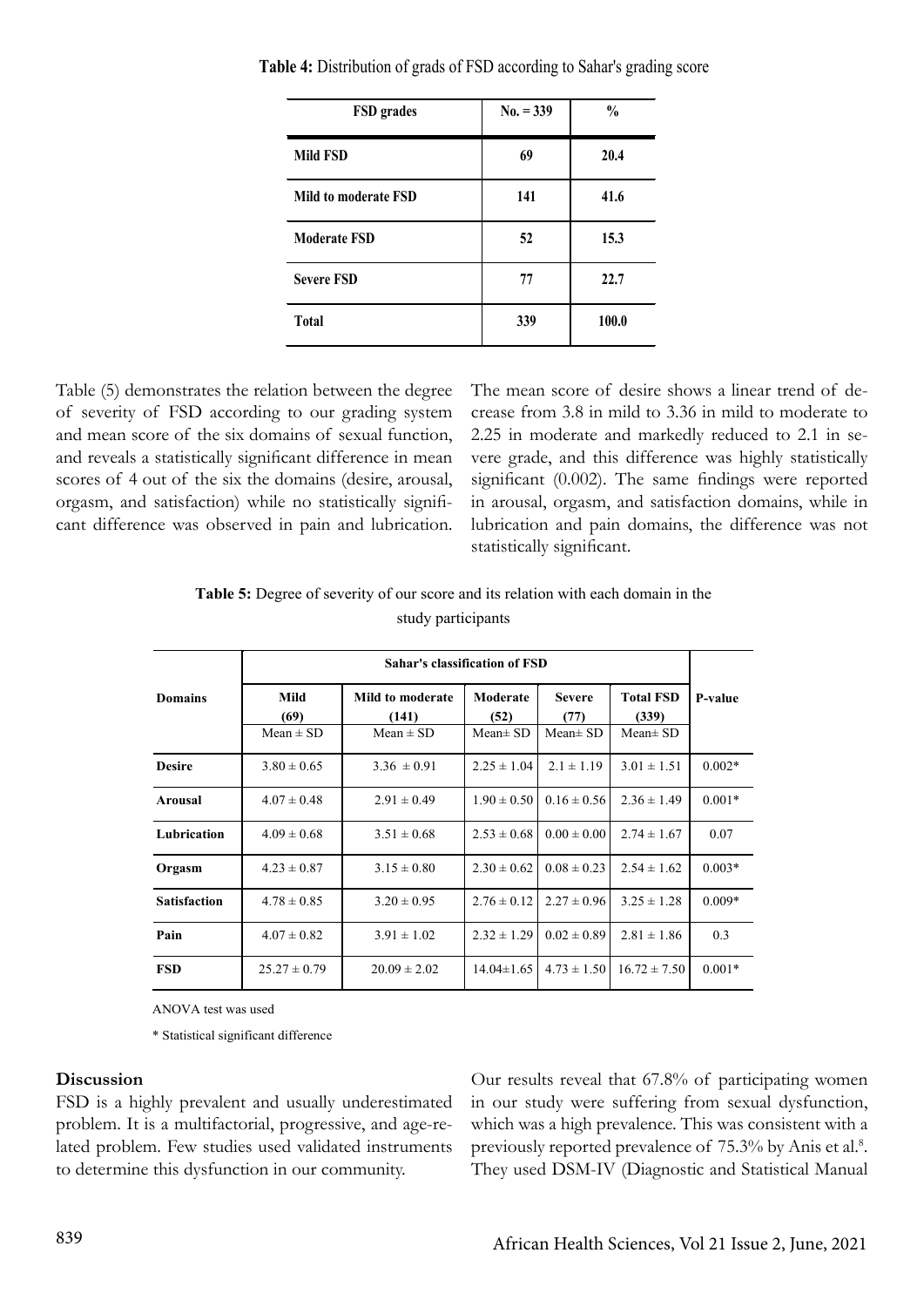of Mental Disorders, 4th edition) in their study of 855 women from Lower Egypt<sup>8</sup>. In addition, it is consistent with the findings of two earlier studies in Egypt<sup>13, 14</sup> that reported a prevalence of 68.9% and 76.9% of sexual dysfunction, respectively.

This high prevalence of FSD in our study, which was consistent with other previous studies in Egyptian women, addresses the need for studying the roots and determinants of this problem. On the other hand, a slightly lower prevalence of FSD (52.8 %) was reported by Ibrahim et al.<sup>10</sup> in their study of 508 Egyptian women from the Suez district using FSFI10. The reason of lower prevalence in that study may be attributed to the fact that they used a cut-off value  $\leq 26.55$  total score, reported by Wiegel et al.<sup>7</sup> in their analysis of a U.S. sample of women7 while we used the cut-off value  $\leq$  28.1 total score, reported by Anis et al.<sup>8</sup> for Egyptian population8. This difference of the two cut-off values was attributed to a variety of cultural, educational, and ethnic differences between the two study populations, as women live in our study site (Upper Egypt) have low cultural and educational characteristics than those of Lower Egypt that may play a role in increasing sexual dysfunction among them.

Moreover, the use of different methods of determination, such as the ROC curve used by Anis et al.<sup>8</sup> compared to the Classification and Regression Trees methodology used by Wiegel et al.<sup>7</sup>, may also be a cause of such a difference.

Women with FSD in our study reported significantly low scores in all subscales of FSFI compared with women without FSD, with the lowest scores in four domains, which are desire followed by orgasm, arousal, and satisfaction domains. The difference in the remaining two domains, pain, and lubrication between the two groups is not marked and just statistically significant. This may reflect the need to give a different weight in each domain of the 6 in FSD. Desire, orgasm, and arousal may have the upper hand in the total score than pain and lubrication. Our explanation is supported by Jiann et al., who stated that desire, arousal, orgasm, and satisfaction have a direct relationship and substantial impact on female sexual function. In contrast, women's lubrication problems and sexual pain are related predominantly to biological factors<sup>15</sup>.

Recent recognition of the high prevalence of FSD in our society, together with the extensive investment of the pharmaceutical industry in this field along with the wide range of total FSFI score denoting FSD (2-28.1), was our main incentive to find a reliable new grading system for FSD, as women with total FSFI score two shouldn't be treated in the same way as women with a score of 28.0. Moreover, it is worth mentioning that the grading system of male erectile dysfunction invented by Rosen et al. (IIEF-5) was validated by comparing their suggested grading system with the frequency of penetration for sexual intercourse that was selected as the proxy measure for the severity of ED<sup>16</sup>. However, in women, there is no single domain that can solely represent sexual function.

As explained in the methodology section, our proposed new grading system classifies women (concerning their sexual function) into five categories based on FSFI total scores; severe  $(2-7.2)$ , moderate  $(7.3-14.4)$ , mild to moderate (14.5-21.6), mild (21.7- 28.1) cut-off value, and no FSD (28.2 -36). It depends on the answers to each question of FSFI. As each question has an ascending response score from  $0/1$  to 5 where 1 represents the lowest response score reflecting severe affection and 5 represents the highest response score reflecting no affection, we concluded that the sum of the scores of all "1" answers would give the patient a total score reflecting severe FSD, and that of all "2" answers will give the patient a total score reflecting moderate FSD and so forth.

When we applied this new grading system, we found that 20.4% of the studied women classified to have mild dysfunction, minimal and simple treatment may be needed in this group, this will not be the same in those who classified to have severe dysfunction (22.7) as this group may need intensified management. Therefore, we can say that our grading system seems to be simple and covers the full range of possible grades of severity and suitable for use in the clinical practice and research field. It is a critical first step in developing treatment guidelines for FSD. Such a method for reporting therapy outcomes may help to increase reporting, and thereby improve understanding of the problem and its response to different therapeutic modalities.

Furthermore, statistically significant differences between the four grades of our new grading system were reported in four domains of the 6 (table 5), which are desire, arousal, orgasm, and satisfaction, as the mean score of each domain decreased significantly, moving from mild to severe grade, which was not reported in